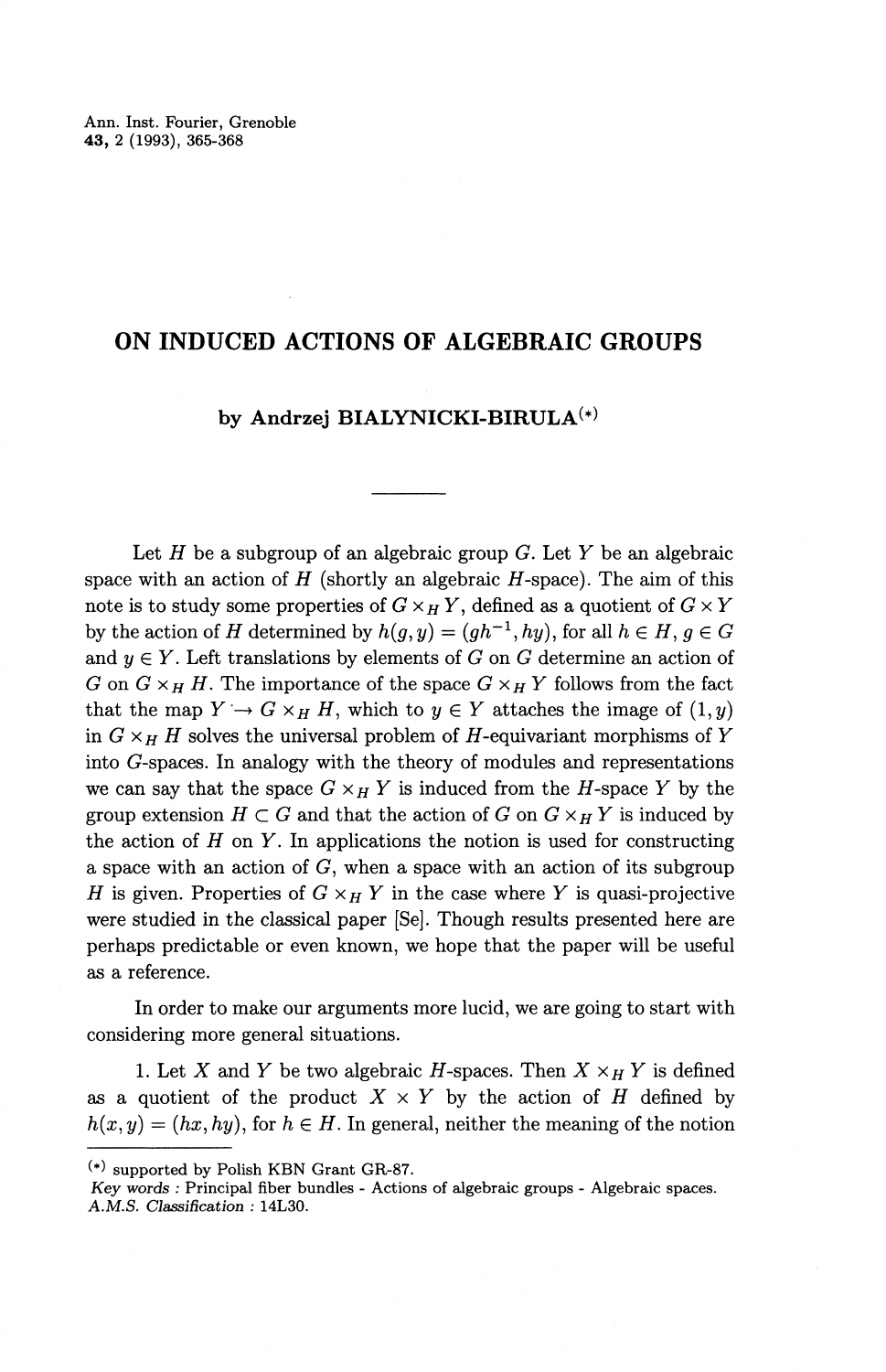of quotient, nor its existence (when the meaning of the quotient has been already fixed) is clear. In the note we consider only the case when *H* is affine and  $X$  is a principal locally isotrivial  $H$ -fibration in the category of algebraic spaces. In this case we require the quotient  $X \times_H Y$  to be an algebraic space, and the map  $X \times Y \to X \times_H Y$  to be affine and a geometric quotient in the sense of [GIT]. If  $X = G$ , where G is an affine algebraic group containing *H* as its subgroup with an action of *H* by right translations, then by [Se] the above assumptions concerning *H* and *X* are satisfied.

THEOREM 1. — *Let H, X, Y be as above. Moreover assume that X* is normal. Then  $S \times_H Y$  exists in the category of algebraic spaces. If, *moreover, X is an algebraic variety, Y is normal and can be covered by H*-invariant open quasi-projective subsets, then  $X \times_H Y$  is an algebraic *variety.*

*Proof. —* The theorem will be proved in several steps.

*1st step.* Assume that the *H*-fibration on *X* is trivial i.e.  $X = H \times U$ , where *U* is an algebraic space. Then  $X \times Y = H \times U \times Y \rightarrow U \times Y$  defined by  $(h, x, y) \mapsto (x, h^{-1}y)$  satisfies desired conditions. Thus  $X \times_H Y = U \times Y$ .

2nd step. Assume that the  $H$ -fibration on  $X$  is isotrivial with the base space *U.* Since *X* is normal, *U* is normal and then there exists a Galois ramified cover  $Z \to U$  such that  $X \times_U Z$  is trivial. It follows from the 1st step that there exists  $(X \times_U Z) \times_H Y$  and by Deligne's theorem [K] p. 183-4 there exists its quotient by the action of the Galois group (induced by the action on *Z)* in the category of algebraic spaces. The quotient can be identified with  $X \times_H Y$ . If moreover Y is normal quasi-projective and *U* is affine, then  $(X \times_U Z) \times_H Y$  is normal quasi-projective. Because the quotient of a normal quasi-projective variety by an action of a finite group is quasi-projective, hence  $X \times_H Y$  is also quasi-projective.

3rd *step.* Assume that *X* and *Y* are covered by If-invariant open subsets  $\{U_i, i \in I\}$ ,  $\{V_j, j \in J\}$ , such that  $U_i \times_H V_j$  exist, for all  $i \in I$ and  $j \in J$  (in the category of algebraic spaces). Then  $X \times_H Y$  also exists (in the same category) and  $\{U_i \times_H V_j\}$  form an open covering of  $X \times_H Y$ . Moreover if  $U_i \times_H V_j$  are quasi-projective, then  $X \times_H Y$  is an algebraic variety. Proof of this step is obvious.

4th step. Now we consider the general case. Notice first that the base space of the *H*-fibration given on *X* can be covered by open subsets  $\{W_k\}$ ,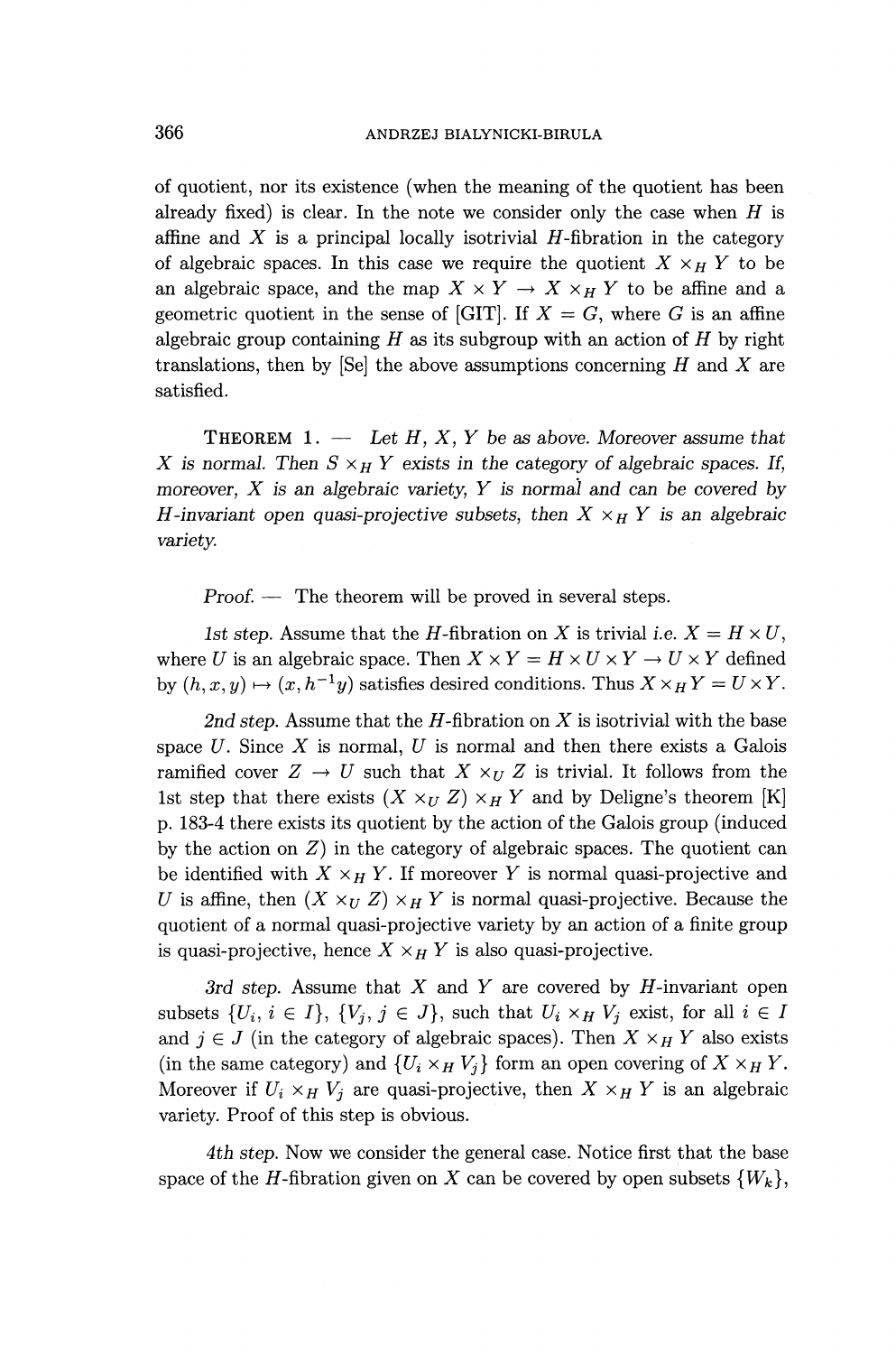$k \in K$ , such that for every  $k \in K$ , the inverse image  $U_k$  of  $W_k$  in X, as a principal  $H$ -fibration, is isotrivial. Then it follows from the 2nd step that, for every  $k \in K$ ,  $U_k \times_H Y$  exists and from the 3rd step that  $X \times_H Y$ exists in the category of algebraic spaces. Moreover, if *Y* can be covered by *H*-invariant open quasi-projective subsets  $V_i$ , where  $j \in J$ , then by the second part of the 3rd step, we infer that  $X \times_H Y$  is an algebraic variety.

COROLLARY 2. — *Let Y be an algebraic space with an action of an algebraic group H and let G be an affine algebraic group containing H as its subgroup. Then G XH Y is an algebraic space with an action of G induced by left translations on G. Moreover, if Y can be covered by H*-invariant quasi-projective open subsets, then  $G \times_H Y$  is an algebraic *variety.*

THEOREM 3. — *Let G be a connected affine algebraic group and let H be its subgroup. Let Y be a normal algebraic space with an action of H. Then*  $G \times_H Y$  *is an algebraic variety if and only if Y can be covered by H-invariant quasi-projective open subsets.*

*Proof. —* It follows from Corollary 2 that, if *Y* can be covered by *H*-invariant open quasi-projective subsets, then  $G \times_H Y$  is an algebraic variety. Let us assume now that  $G \times_H Y$  is an algebraic variety. Since *G* is connected,  $G \times_H Y$  by Sumihiro Theorem [Su] can be covered by (^-invariant open quasi-projective subsets. Intersecting these subsets with  $H \times_H Y \subseteq G \times_H Y$  we obtain an *H*-invariant quasi-projective open covering of  $H \times_H Y$ . Since  $Y \simeq H \times_H Y$  we obtain that Y can be covered by open quasi-projective  $H$ -invariant subsets.  $\Box$ 

It follows from the above results and Sumihiro Theorem that whenever *H* is connected, any induced G-space from an algebraic normal *H*variety is also an algebraic (normal) variety. However in case where *H* is a finite subgroup of a connected algebraic group and *Y* is an algebraic *H*variety which can not be covered by  $H$ -invariant open quasi-projective open subsets, then the induced algebraic G-space is not an algebraic variety. For example, if two element group *Z^* acts on a normal algebraic variety *Y* in such a way that a  $Z_2$ -orbit is not contained in any affine open subset (see [H] or Chap. 4§ 3 in [GIT] for an example), then for any connected affine group *G* containing  $E_2$  as a subgroup,  $G \times_{Z_2} Y$  is an algebraic space but not an algebraic variety.